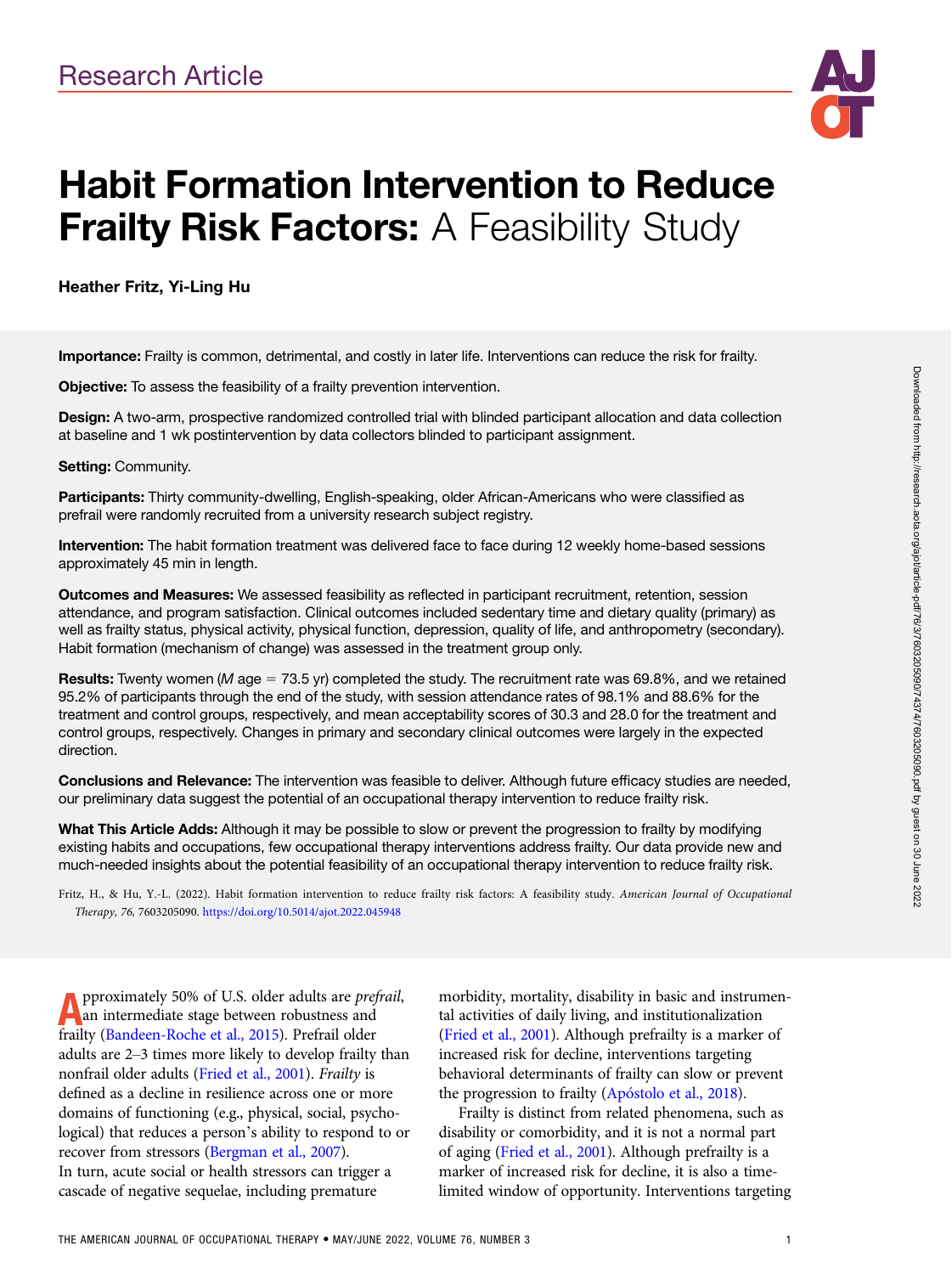behavioral determinants of frailty can slow or prevent the progression to frailty (Apóstolo et al., 2018).

Dietary quality and sedentary time (ST) have both been associated with frailty development and progression (Apóstolo et al., 2018). For example, a study of 2,154 older adults showed that poor- to medium-quality diets, defined by a Healthy Eating Index (HEI) scores of  $\leq 51/100$  and  $\geq 51-80/100$ , respectively, were associated with a 40% and 92% respective increase in risk for frailty compared with older adults with goodquality diets (HEI score >80; [Hengeveld et al., 2019\)](#page-9-0). Regarding ST, a systematic review of studies with more than 1 million combined participants demonstrated that ST (activity with an intensity of  $\leq$ 1.5 metabolic equivalents [MET]) had an independent, deleterious association with frailty that was not attenuated by engagement in moderate to vigorous physical activity (MVPA; [Kehler et al., 2018\)](#page-9-0).

To reduce frailty risk, older adults must modify long-established occupations, activity patterns, and dietary habits. With their training in activity analysis, habit formation, and environmental modification, occupational therapy practitioners are uniquely suited to assist clients in forming frailtyprotective habits and routines and in modifying established occupations to be more health promoting [\(Fritz & Cutchin, 2016\)](#page-9-0). Moreover, a review of habit formation studies suggested that habit formation strategies (i.e., environmental modification) result in dietary and physical activity (PA) habit change across a range of behaviors and populations [\(Fritz, Hu, Gahman, et al., 2020\)](#page-9-0). Thus, it is plausible that a habit formation approach could result in similar dietary and activity-related habit changes in the context of frailty and that those changes could translate to reduced frailty risk. Despite the potential of occupational therapy intervention to address the problem of frailty, occupational therapy interventions for frailty are scarce ([Fritz et al., 2019\)](#page-9-0).

We previously piloted a low-dose (four-session), frailty prevention intervention targeting habit formation with older African-Americans classified as prefrail [\(Fritz, Hu, Tarraf, & Patel, 2020\)](#page-9-0). The preliminary results were promising. The treatment resulted in positive changes in habit formation; yet, qualitative data collected during the trial suggested that a higher treatment dose and a home-based delivery structure were desired to remove barriers and potentially achieve a greater impact. The purpose of this article is to further build the evidence base supporting the potential benefit of frailty prevention interventions. Specifically, we report the results of a recently completed feasibility study. The study's specific aims were to (1) assess the feasibility of delivering the revised and more intensive home-based treatment, (2) assess the acceptability of the intervention and trial protocol to participants, and (3) estimate the potential effect of the intervention on dietary quality and ST.

# Method Conceptual Framework and Translation to Treatment Content

The intervention was guided by a framework synthesized from the literature on frailty reduction and habit formation as well as constructs from social cognitive theory (SCT). The treatment therefore included education about the concept of frailty and habit and behavioral skills training on how to develop new or extinguish existing habits (e.g., how to break down larger actions into less complex behaviors, how to modify contexts to support habit formation). Drawing from SCT [\(Bandura, 2004\)](#page-9-0), our treatment included strategies for increasing self-efficacy: enacted mastery, modeling, and verbal persuasion. The interventionist modeled task performance and prompted participant replication, which allowed for modeling and enacted mastery. Treatment participants also received coaching and feedback, which functioned as a form of verbal persuasion. The treatment also included information about frailty-protective behaviors, goal setting, action planning, self-monitoring, and barrier-resolution skills training to foster self-efficacy, the mastery of the intervention content, and the application of habit formation strategies in daily life.

#### Study Design

All study procedures were approved by the Wayne State University institutional review board (126216B3E). The two-arm randomized controlled trial was registered at ClinicalTrials.gov (NCT03585972). Between September 1 and October 31, 2019, we recruited our sample of older African-Americans who were classified as prefrail from a university registry of community-dwelling African-Americans age 55 yr and older who were interested in participating in research. The trial ran from September 2019 to February 2020. Our target sample size of  $N = 24$  was based on the number of participants deemed necessary to evaluate feasibility.

#### Participant Recruitment

A trained research assistant (RA) screened registry participants using the Paulson–Lichtenberg Frailty Index (PLFI; [Paulson & Lichtenberg, 2015](#page-10-0)). The PLFI assesses five criteria for frailty: (1) weakness, (2) slowness, (3) low PA, (4) exhaustion or fatigue, and (5) wasting. The presence of one or two criteria indicates prefrailty, and three or more criteria indicate frailty.

#### Inclusion Criteria

In addition to being classified as prefrail, to be invited to join the study, participants had to be English speaking, African-American, and age 55 yr and older. We focused exclusively on African-Americans because they are 2 to 4 times more likely to develop frailty than their White counterparts and do so at younger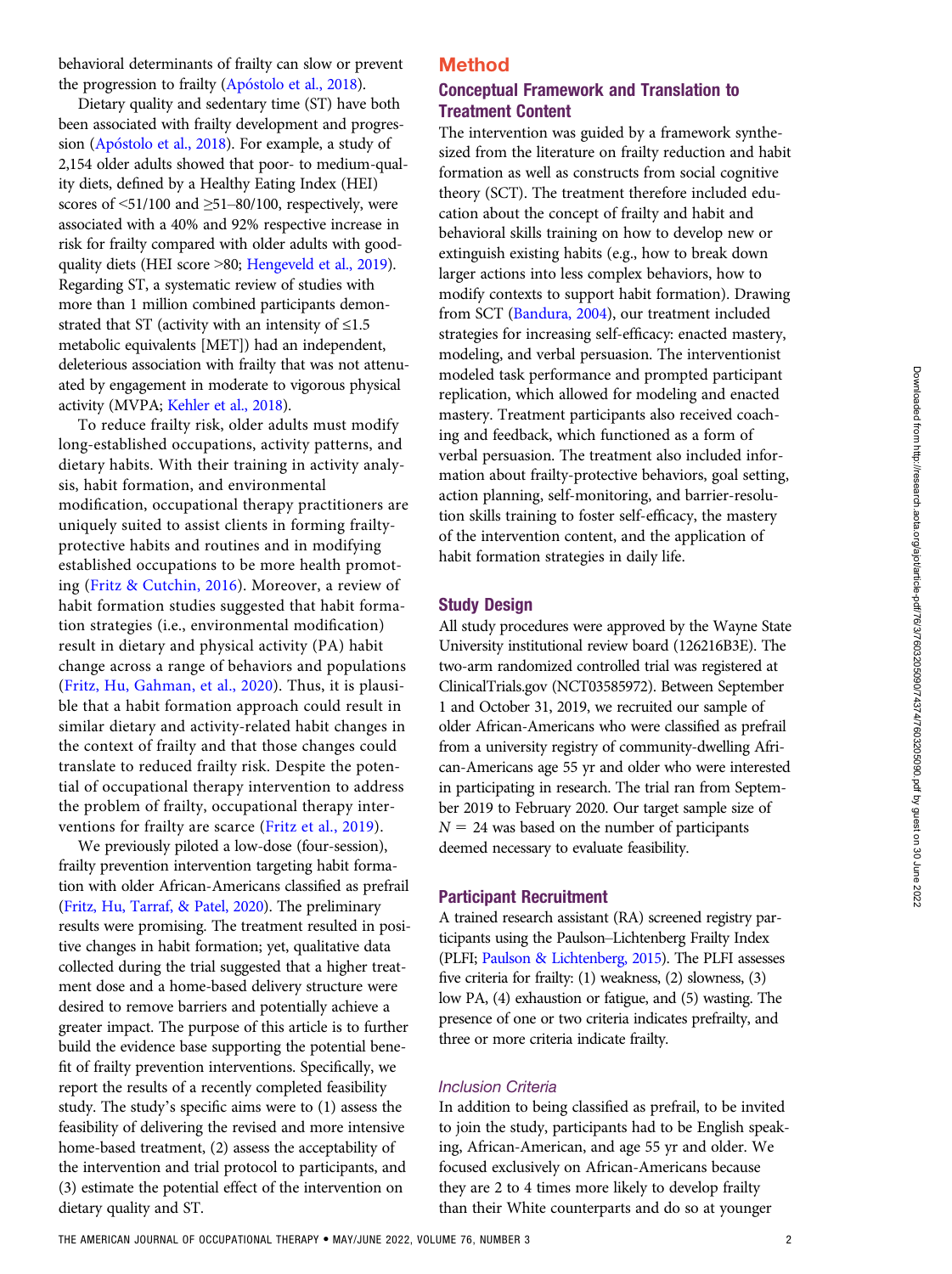ages [\(Hirsch et al., 2006\)](#page-9-0) and because they have been overwhelmingly excluded from frailty research.

#### Exclusion Criteria

We excluded people who self-reported a psychiatric disorder; had moderate or severe cognitive impairment; reported typical daily pain ratings of ≥7 on a 10-point Likert scale; used a wheelchair for mobility; or received home care services, occupational or physical therapy, or dialysis. We also excluded people enrolled in another health promotion program focused on PA, ST, or diet. Finally, we excluded those with baseline HEI scores of ≥85/100 because their diet would already be very close to ideal (mean U.S. population score  $=$  59). Study randomization was implemented in REDCap, a secure data management software [\(Harris et al., 2009](#page-9-0)), using block randomization of blocks of two, four, or six. Randomization was carried out by a coordinator not involved in other study activities. Data collectors were blinded to arm assignment.

#### **Procedures**

#### Control Condition

We mailed 12 weekly newsletters covering a range of healthy aging topics to control group participants. With the exception of one newsletter covering general dietary guidelines for adults, the information provided did not overlap with treatment content. After each mailing, a trained RA called participants to discuss the materials.

#### Habit Formation Treatment Condition

The 12-wk intervention was delivered to each participant by one interventionist, an occupational therapist who received 18 hr of training to deliver the intervention. Treatment was delivered through 12 face-to-face, home-based sessions. Session 1 focused on welcoming the participant to the program and delivering educational content about prefrailty, frailty protective behaviors, and the concept of habit formation. Session 2 focused on pain; its management; and the relationship among pain, ST, and activity. Sessions 3–11 included weekly habit formation treatment focused on reducing ST, increasing PA (through exercise, enjoyable daily occupations, and leisure interests), and modifying dietary patterns. A closing session occurred in Week 12 and was designed to review participants' progress with their goals, create maintenance plans, and provide treatment closure.

To optimize habit formation, the interventionist engaged participants in a conversation about their daily routines and occupations to assist participants in selecting low-complexity behaviors that could be performed daily or nearly every day, that did not require additional resources or materials to implement, and that could be integrated into the existing structure and flow of everyday activities. Activity analysis was used to break down complex behaviors (e.g., exercise) into

component parts (e.g., putting on tennis shoes). Thus, the behavior that was most likely to result in initiation of the more complex activity was the focus of the habit formation plan.

After the participant and interventionist identified a target behavior, they worked together to create and document a habit formation plan, which included (1) identifying the target behavior, (2) linking a recurring situation to the behavioral performance (e.g., after a shower, before dinner), and (3) identifying an environmental modification that could prompt or support behavioral engagement. The plan also included identifying any potential barriers to plan implementation and ways to resolve them. Each week, the interventionist evaluated participants' progress with their habit plans.

## Fidelity Tracking

Session-specific worksheets were used by the interventionist to document session content, dose, and any protocol deviations. The primary investigator (PI, or first author) also observed and scored three treatment sessions during the study to ensure that all treatment components were delivered as intended (e.g., that the interventionist guided the participant through goal setting). The PI and interventionist debriefed each other after each fidelity check. The interventionist also completed weekly logs that included the habit plan and environmental modification proposed for each participant. The study coordinator monitored the fidelity of the control group phone calls through random observation of calls.

#### Outcomes and Measures

We followed Consolidated Standards of Reporting Trials (CONSORT) guidelines [\(Eldridge et al., 2016\)](#page-9-0) and collected multiple measures of trial feasibility, including recruitment and retention rates, session attendance, and intervention acceptability. Intervention acceptability was measured by the Client Satisfaction Questionnaire [\(Attkisson & Zwick, 1982\)](#page-9-0). Higher scores indicate higher satisfaction with the intervention (range  $=$ 0–32). Feasibility criteria were set a priori at 80% for retention (including attrition resulting from death and hospitalization), 80% for session engagement, 50% for participant recruitment, and a score of 29 for intervention acceptability.

## Primary Outcomes (Measured at Week 0 and 1 Week Postintervention)

ST was measured via the activPAL wireless activity tracker (PAL Technologies, Glasgow, Scotland; [Lyden](#page-9-0) [et al., 2017\)](#page-9-0); activPAL is a validated triaxial accelerometer with a commercialized program to calculate minutes of activity. Evidence suggests that more frequent and longer bouts of ST are associated with frailty and poor health [\(Kehler & Theou, 2019\)](#page-9-0). Because ST bouts are most commonly measured in 30- or 60-min increments [\(Kehler & Theou, 2019\)](#page-9-0), we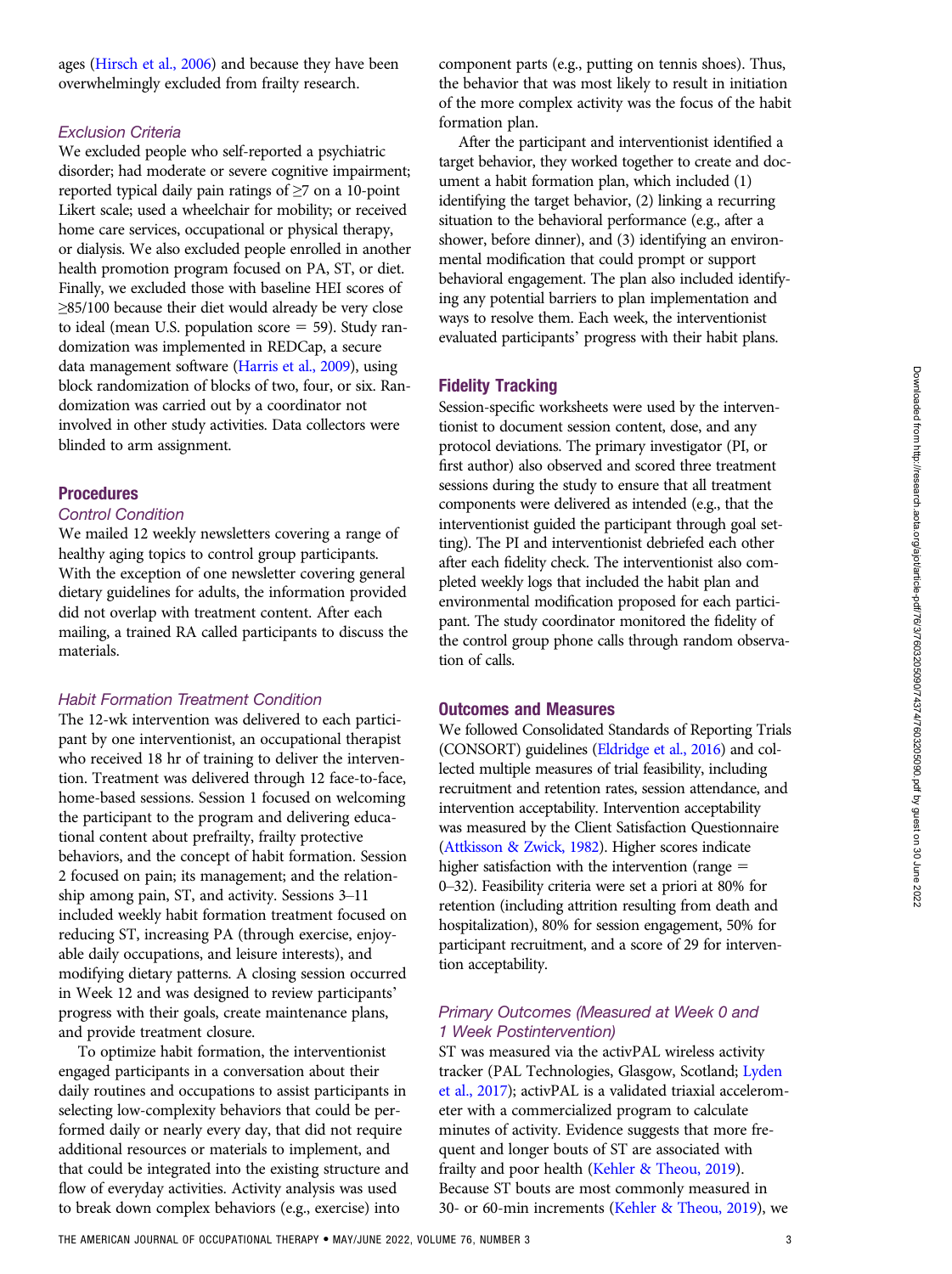used the activPAL software to calculate mean minutes of total ST (minutes per day), sum of 30-min ST bouts, and sum of 60-min ST bouts as well as the number of 30-min ST bouts and 60-min ST bouts per day. Participants wore the activPAL device on their thigh for 7 days to collect data on sedentary behaviors during their waking hours. Dietary quality was measured using the HEI and was operationalized as the total HEI score generated from the National Cancer Institute's Automated Self-Administered 24-hr (ASA24; [Ma et al., 2009](#page-9-0)) dietary assessment tool. Because multiple recalls increase data quality, and because quality is higher when the recall is completed with the assistance of a RA [\(Ma et al., 2009](#page-9-0)), RAs were trained by the PI to complete the ASA24 with participants on 2 nonconsecutive days. Training consisted of 4 to 6 hr of didactic education. The RAs then completed one self-diary in the system based on their own daily dietary intake followed by completing 2 days of data entry based on the PI's 24-hr dietary intake.

## Secondary Outcomes (Measured at Week 0 and 1 Week Postintervention)

Prefrailty status was measured using the Cardiovascular Health Study frailty criteria [\(Fried et al., 2001\)](#page-9-0), a composite index consisting of the following components: (1) self-reported weight maintenance; (2) walking speed (the mean time of two trials for the time taken to walk 15 ft reported in seconds); (3) grip strength (mean score of grip strength reported in pounds of three trials on the dominant hand using a calibrated Jamar dynamometer); (4) exhaustion, measured as a response of all of the time or most of the time to two items ("I felt that everything I did was an effort in the last week," and "I could not get going in the last week") reported on a 4-point Likert scale; and (5) total kilocalories of energy expended over a 7-day period, measured via the Community Healthy Activities Model Program for Seniors (CHAMPS) questionnaire [\(Stewart et al., 2001\)](#page-10-0).

We measured minutes per week of MVPA using CHAMPS and the activPAL device. MVPA was determined from activPAL by selecting all activity with an intensity of 3 MET. Physical function was measured via the Short Physical Performance Battery [\(Guralnik et al.,](#page-9-0) [1994](#page-9-0)) subtests for lower extremity strength and balance. Depressive symptoms were measured using the Geriatric Depression Scale (GDS; [Kieffer & Reese, 2002\)](#page-9-0). Participant anthropometry included waist circumference (in inches) measured by a girthometer (Gulick II tape measure; Country Technology, Inc., Gays Mills, WI), height (in centimeters) by a stadiometer, and weight (in pounds) by medical scales. Body mass index (BMI) was also calculated on the basis of anthropometry data. Quality of life was measured using the 26-item validated World Health Organization Quality of Life, Short Form (WHOQOL–BREF; [Skevington et al.,](#page-10-0) [2004](#page-10-0)). Reductions in ST and increases in MVPA could lead to improvements in physical functioning. Those

improvements could affect occupational performance. Therefore, we chose to assess changes in occupational performance using the Canadian Occupational Performance Measure (COPM; [Law et al., 2014;](#page-9-0) treatment group only).

## Mechanisms of Behavior Change (Treatment Group Only)

Changes in habit formation are hypothesized to lead to improved MVPA, reduced ST, and improved diet. Habit formation was measured every 2 wk from Sessions 3 to 11 using the validated, four-item Self-Report Behavioral Automaticity Index (SRBAI; [Gardner et al.,](#page-9-0) [2012](#page-9-0)). The SRBAI measures perceptions of behavioral automaticity for an identified behavior.

#### Descriptive Variables (Measured at Week 0)

To characterize our sample, we collected data on age, typical daily pain rating, gender, education level, work status, household income, and comorbidity (i.e., the number of comorbid conditions).

#### Data Analysis

Feasibility outcomes, such as recruitment, retention, and attendance data, were analyzed using descriptive statistics. We tested differences in baseline characteristics between groups using independent t tests or  $\chi^2$ and Fisher's exact tests to ensure that the randomization process worked. For the primary and secondary outcomes, effect sizes of pre- and posttest changes of each group were estimated by paired  $t$  tests. Effect sizes were represented by Cohen's d, where 0.2 indicates small, 0.5 indicates moderate, and 0.8 indicates large effects ([Fritz et al., 2012\)](#page-9-0). Regarding mechanisms of behavior change, pre- and postintervention habit formation was tested by paired  $t$  tests or the Wilcoxon signed-rank test if the data were skewed. Because the focus of the study was to evaluate the feasibility of the treatment program (vs. determining efficacy), our target sample size was based on the number of participants that could feasibly be recruited and complete the 12-wk intervention during the 6-mo study period. All statistical analyses were conducted with IBM SPSS Statistics (Version 26.0). The criterion for significance is at the probability level of .05 for all tests.

## **Results**

Participants in this study were all women, with a mean age of 73.5 ( $SD = 10.0$ ), a typical daily pain mean rating of 2.6 ( $SD = 2.3$ ) out of 10, an average of 3.6 ( $SD = 2.0$ ) comorbidities, and a depressive symptom mean score of 1.8 ( $SD = 1.8$ ; range = 0–15). The randomization was successful. No between-group differences were found among baseline characteristics between treatment and control groups ([Table 1\)](#page-4-0).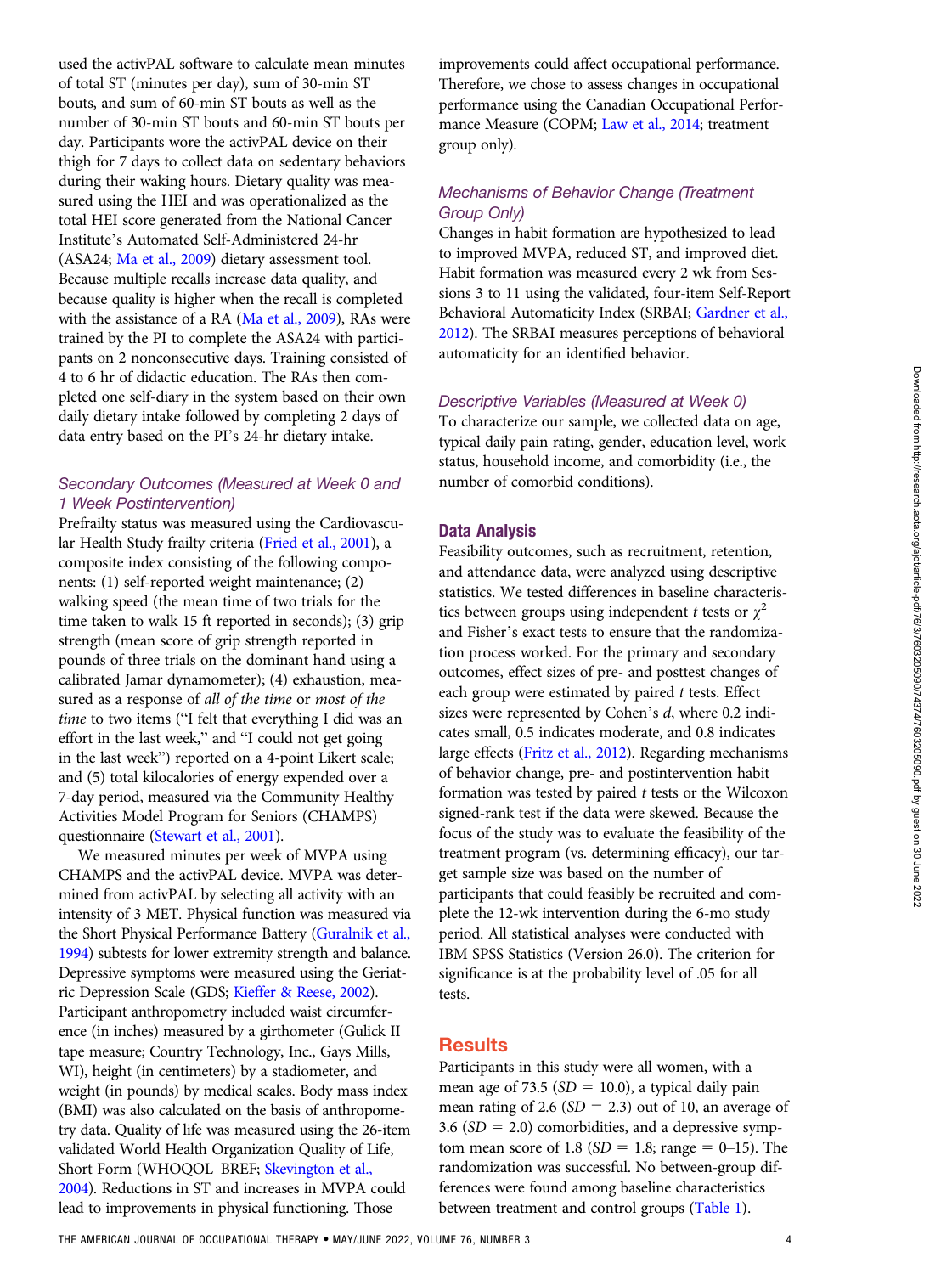## **Feasibility**

The overall recruitment rate was 69.8%. Reasons for not participating in the study are presented in [Figure](#page-5-0) [1](#page-5-0). We retained 95.2% of participants through the end of the study. The treatment group session attendance rate was 98.1%; only 1 participant missed two sessions because of scheduling issues. The interventionist spent an average of 45.7 min ( $SD = 10.3$ ) in each treatment session. The control group session attendance rate was 88.6%, with an average session time of 7.4 min  $SD =$ 9.5); control participants missed sessions because of health issues ( $n = 8$ ) or because they were not available during the scheduled phone call ( $n = 7$ ). Both groups reported high intervention acceptability on the Client Satisfaction Questionnaire (treatment group,  $M = 30.3$ ,  $SD = 1.9$ ; control group,  $M = 28.0$ ,  $SD =$ 3.9). Our measurement battery was feasible to administer. However, we did have 1 participant throw away

the activPAL sensor after she became convinced it contributed to her neck pain. Fidelity checks suggested that the study interventionist initially struggled to construct habit plans according to the stud protocol. Those challenges were identified early and remediated through additional training. The problem arose from the interventionist, a therapist with >25 yr of experience, defaulting to a clinical style of goals writing versus the structure set forth by the intervention protocol.

## Clinical and Behavioral Outcomes Primary Outcomes

Participants in both groups demonstrated an increase in ST at posttest, with the control group demonstrating a mean greater increase (>100%) in ST compared with the treatment group [\(Table 2](#page-6-0)).

|                                          |                  | $n$ (%)             |                      |
|------------------------------------------|------------------|---------------------|----------------------|
| <b>Characteristic</b>                    | Total $(N = 20)$ | Treatment $(n = 9)$ | Control ( $n = 11$ ) |
| Age, yr, $M(SD)$                         | 73.5 (10.0)      | 72.1 (12.4)         | 74.6 (8.1)           |
| Typical daily pain rating, M (SD)        | 2.6(2.3)         | 2.3(2.7)            | 2.8(2.1)             |
| No. of comorbidities, M (SD)             | 3.6(2.0)         | 3.7(2.3)            | 3.5(1.7)             |
| Depressive symptoms (GDS scores), M (SD) | 1.8(1.8)         | 2.3(2.5)            | 1.3(0.8)             |
| <b>Education level</b>                   |                  |                     |                      |
| High school graduate or GED              | 4(20)            | 3(33.3)             | 1(9.1)               |
| Some college or technical school         | 6(30)            | 1(11.1)             | 5(45.5)              |
| College graduate (bachelor's degree)     | 3(15)            | 1(11.1)             | 2(18.2)              |
| Graduate degree                          | 7(35)            | 4(44.4)             | 3(27.3)              |
| Work status <sup>a</sup>                 |                  |                     |                      |
| Working part time (<35 hr/wk)            | 3(15)            | 1(11.1)             | 2(18.2)              |
| Retired                                  | 16 (80)          | 7(77.8)             | 9(81.8)              |
| Not able to work because of disability   | 2(10)            | 2(22.2)             | 0(0)                 |
| Working without pay (e.g., caregiver)    | 1(5)             | 1(11.1)             | 0(0)                 |
| Income, \$                               |                  |                     |                      |
| Declined to answer                       | 4(20)            | 2(22.2)             | 2(18.2)              |
| $<$ 5,000                                | 1(5)             | 1(11.1)             | 0(0)                 |
| 5,000-9,999                              | 1(5)             | 1(11.1)             | 0(0)                 |
| 10,000-14,999                            | 0(0)             | 0(0)                | 0(0)                 |
| 15,000-19,999                            | 3(15)            | 2(22.2)             | 1(9.1)               |
| 20,000-29,999                            | 2(10)            | 1(11.1)             | 1(9.1)               |
| 30,000-39,999                            | 3(15)            | 1(11.1)             | 2(18.2)              |
| 40,000-49,999                            | 2(10)            | 1(11.1)             | 1(9.1)               |
| 50,000-59,999                            | 2(10)            | 0(0)                | 2(18.2)              |
| 60,000-69,999                            | 1(5)             | 0(0)                | 1(9.1)               |
| ≥70,000                                  | 1(5)             | 0(0)                | 1(9.1)               |

<span id="page-4-0"></span>Table 1. Participant Demographic Characteristics

Note. No baseline characteristic differences were found between groups, as confirmed by the nonsignificant results of Fisher exact tests or independent *t* tests. GDS = Geriatric Depression Scale; GED = General Educational Development.

<sup>a</sup>Some participants selected two work status roles (e.g., retired and working part time); thus, totals may exceed the number of participants.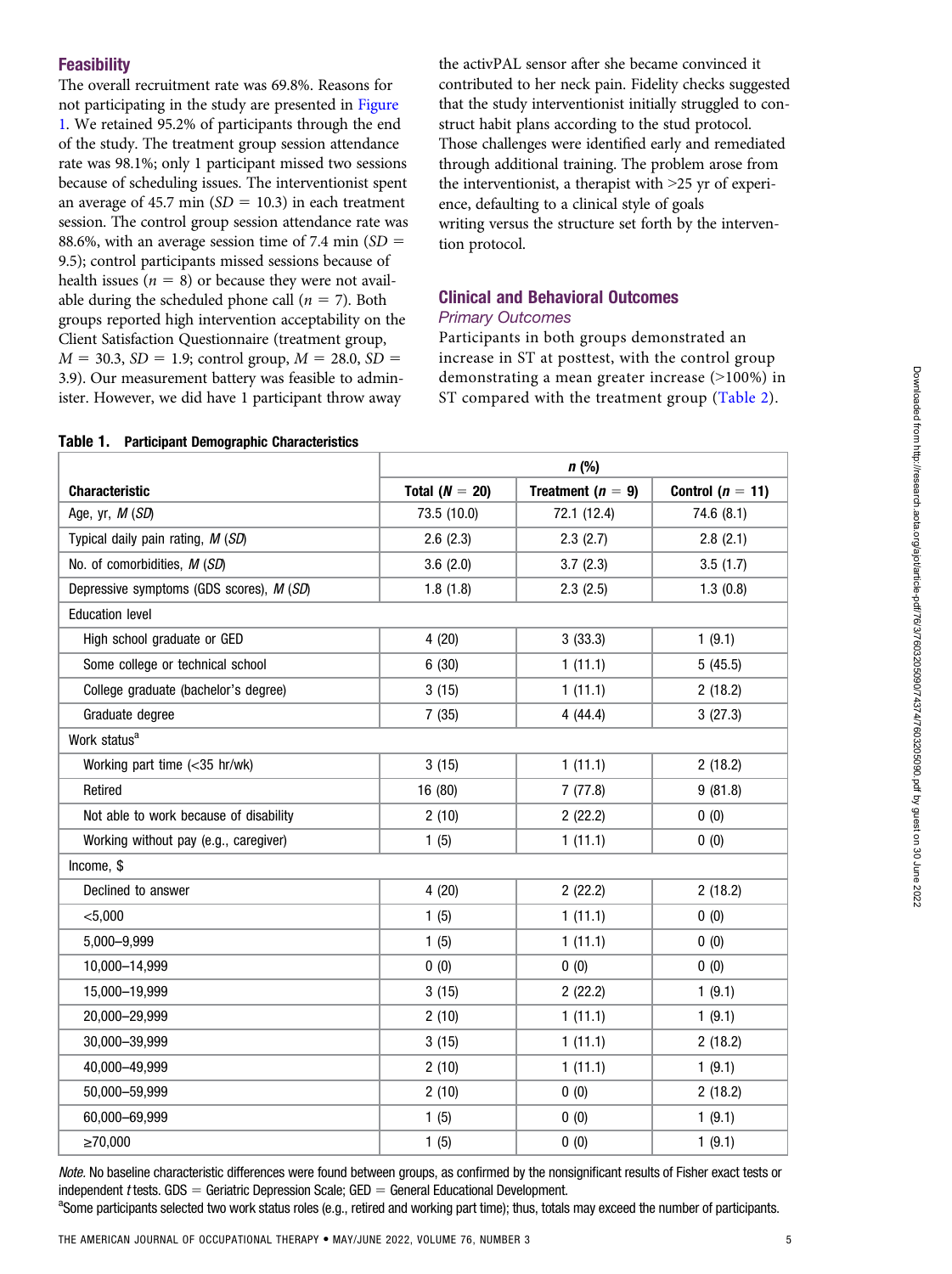#### <span id="page-5-0"></span>Figure 1. Participant flow diagram.



Treatment group participants decreased the number of 30-min bouts of ST by a mean of 0.4 counts per day (SD = 0.7,  $d = 0.3$ ) and the number of 60-min bouts by a mean of 0.1 ( $SD = 1.0$ ,  $d = 0.3$ ) at posttest. In contrast, the control group participants increased the number of 30- and 60-min bouts by a mean of 0.9 ( $SD = 1.1$ ,  $d = 0.9$ ) and 0.5 ( $SD = 0.9$ ,  $d = 0.6$ ) counts per day, respectively. Both groups demonstrated a small increase in dietary quality, as evidenced by an increased HEI score at posttest (treatment group,  $M = 2.5$ ,  $SD = 15.7, d = 0.2$ ; control group,  $M = 0.2, SD =$ 12.8,  $d = 0.0$ ).

## Secondary Outcomes

Both groups demonstrated reduced frailty risk. Treatment group participants demonstrated a mean reduction in risk of 0.5 ( $SD = 1.2$ ,  $d = 0.4$ ), whereas the control group demonstrated a mean reduction in risk of 0.1 ( $SD = 1.2$ ,  $d = 0.1$ ). On the basis of

CHAMPS scores, the treatment group increased their total minutes of MVPA ( $M = 291.7$ ,  $SD = 398.4$ ,  $d =$ 0.7). The activPAL-estimated MVPA minutes showed only a minimal increase ( $M = 1.7$ ,  $SD = 48.5$ ,  $d =$ 0.0). The control group demonstrated a decrease in both total CHAMPS- and activPAL-derived MVPA minutes ( $M = 68.2$ ,  $SD = 227.0$ ,  $d = 0.3$ , and  $M =$ 36.3,  $SD = 150.7$ ,  $d = 0.2$ , respectively). Both groups demonstrated reduced GDS scores (treatment,  $M =$ 1.6,  $SD = 1.8$ ,  $d = 0.9$ ; control,  $M = 0.4$ ,  $SD = 1.1$ ,  $d = 0.3$ ). Both groups showed small to no changes in physical function and anthropometry at posttest. For quality of life, control group participants showed a large decrease in the Social Relationships domain of the WHOQOL–BREF  $(M = 9.1, SD = 10.2, d = 0.9)$ , but no differences were found across other quality-oflife domains. For the COPM, treatment group participants showed large increases in both Performance  $(M = 0.6, SD = 0.6, d = 1.0)$  and Satisfaction  $(M = 1.6, S)$ 2.1,  $SD = 1.4$ ,  $d = 1.2$ ) scores.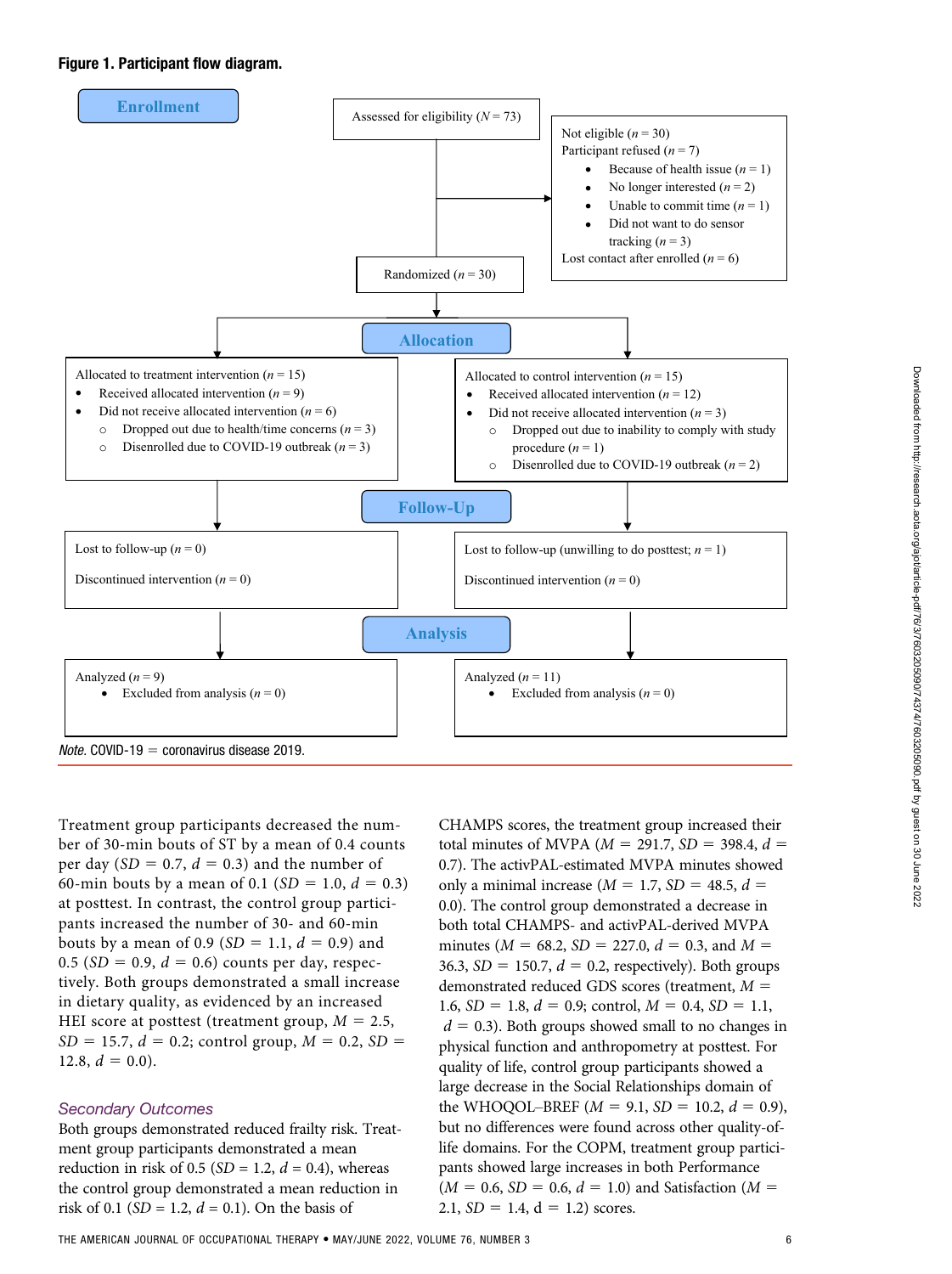<span id="page-6-0"></span>

| Effect Sizes of Pre- to Posttest Changes of Each Group for Primary and Secondary Outcomes<br>Table 2. |               |                           |                       |                  |               |               |                               |                  |
|-------------------------------------------------------------------------------------------------------|---------------|---------------------------|-----------------------|------------------|---------------|---------------|-------------------------------|------------------|
|                                                                                                       |               | Treatment                 |                       |                  |               | Control       |                               |                  |
|                                                                                                       |               | M (SD)                    | Paired t test         |                  | M (SD)        |               | Paired t test                 |                  |
| <b>Outcome Variable</b>                                                                               | Pretest       | Posttest                  | 95% CI                | Cohen's d        | Pretest       | Posttest      | 95% CI                        | Cohen's d        |
|                                                                                                       |               |                           | Primary Outcomes      |                  |               |               |                               |                  |
| ST (min/day)                                                                                          | 551.9 (128.1) | (129.7)<br>565.           | $[-101.9, 75.8]$      | $\overline{c}$   | 555.5 (166.4) | 582.3 (191.0) | $[-74.7, 15.8]$               | $\overline{0.4}$ |
| Sum of 30-min ST bouts (min/day)                                                                      | 288.4 (153.9) | 8(167.1)<br>306.          | $[-71.5, 34.6]$       | $0.\overline{3}$ | 261.4 (133.5) | 328.2 (165.6) | $[-120.2, -13.5]$             | 0.4              |
| Sum of 60-min ST bouts (min/day)                                                                      | 158.4 (160.7) | .8(158.5)<br>177.         | $[-79.9, 41.2]$       | $0.\overline{3}$ | 147.6 (96.0)  | 199.6 (146.6) | $[-112.4, 8.5]$               | 0.6              |
| No. of 30-min ST bouts (count/day)                                                                    | 4.4 (1.6)     | 4.0(1.3)                  | $[-0.2, 1.0]$         | 0.5              | 3.7(2.2)      | 4.6 (2.3)     | $[-1.7, -0.1]$                | $\frac{8}{1}$    |
| No. of 60-min ST bouts (count/day)                                                                    | 1.3(1.5)      | 1.1(1.1)                  | $[-0.7, 1.0]$         | $-5$             | (0.9, 0.7)    | 1.4(1.3)      | $[-1.2, 0.1]$                 | 0.6              |
| Dietary quality (HEI)                                                                                 | 44.4 (17.4)   | 9(14.3)<br>\$             | $[-14.6, 9.6]$        | 0.2              | 46.7 (11.9)   | 46.9 (7.5)    | $[-8.8, 8.4]$                 | $\overline{0}$   |
|                                                                                                       |               |                           | Secondary Outcomes    |                  |               |               |                               |                  |
| (Fried et al.'s, 2001, criteria)<br>Prefrailty status                                                 | (1.9(1.5)     | (1.4)                     | $[-0.5, 1.5]$         | $-0.4$           | 0.9(1.0)      | (0.9, 0.7)    | $[-0.7, 0.9]$                 | $-0.1$           |
| Duration of PA (min/wk)                                                                               |               |                           |                       |                  |               |               |                               |                  |
| CHAMPS, all PA                                                                                        | 505.0 (579.4) | 841.7 (556.7)             | $[-1,275.8, 1,825.8]$ | 0.4              | 538.6 (497.4) | 501.8 (216.8) | $[-580.0, 2, 127.3]$          | $\overline{a}$   |
| CHAMPS, moderate-vigorous PA                                                                          | 36.7 (77.6)   | .3(384.7)<br>328.         | $[-3, 105.7, 373.8]$  | 0.7              | 152.7 (236.7) | 84.6 (83.6)   | $[-440.0, 1, 142.2]$          | 0.3              |
| activPAL, moderate-vigorous PA                                                                        | 233.9 (157.5) | 5(136.8)<br>235.          | $[-43.2, 46.6]$       | $\overline{0}$ . | 247.4 (151.8) | 211.2 (144.4) | $[-144.1, 71.5]$              | $\frac{2}{3}$    |
| Physical function (SPPB)                                                                              |               |                           |                       |                  |               |               |                               |                  |
| Total                                                                                                 | 6.8(2.8)      | .6(2.2)<br>$\overline{ }$ | $[-2.4, 0.6]$         | $0.\overline{6}$ | 7.1 (2.4)     | 7.3 (2.5)     | $[-1.2, 0.9]$                 | $\overline{c}$   |
| <b>Balance</b>                                                                                        | 3.0(1.4)      | 3.1(0.9)                  | $[-0.8, 0.6]$         | 0.2              | 3.0(1.3)      | 3.3(1.5)      | $[-0.8, 0.4]$                 | 0.2              |
| Gait                                                                                                  | 2.3(1.2)      | (1.1)<br>N                | $[-1.4, 0.1]$         | 0.7              | 2.3(0.8)      | 2.5(1.0)      | $[-0.4, 0.4]$                 | $\overline{0}$   |
| Chair stand                                                                                           | 1.8(1.4)      | .6(1.1)                   | $[-0.7, 0.7]$         | $\overline{0}$ . | 1.3(0.7)      | 1.4(1.3)      | $[-0.5, 0.5]$                 | $\overline{0}$ . |
| Depressive symptoms (GDS)                                                                             | 2.3(2.5)      | 3.9(4.2)                  | $[-2.9, -0.2]$        | $\overline{0}$ . | 1.3(0.8)      | 1.6(1.4)      | $[-1.1, 0.4]$                 | $\overline{0}$   |
| Waist circumference (in.)                                                                             | 40.8 (6.2)    | 40.1 (4.5)                | $[-1.5, 2.8]$         | $-0.3$           | 39.7 (4.8)    | 40.0 (4.4)    | $[-1.2, 0.7]$                 | 0.2              |
| Weight (lb)                                                                                           | 172.0(34.3)   | .5(32.3)<br>172           | $[-5.9, 4.9]$         | $\overline{0}$   | 177.8(37.7)   | 179.5(35.1)   | $2.5\overline{)}$<br>$[-5.9,$ | 0.3              |
|                                                                                                       |               |                           |                       |                  |               |               |                               | (Continued)      |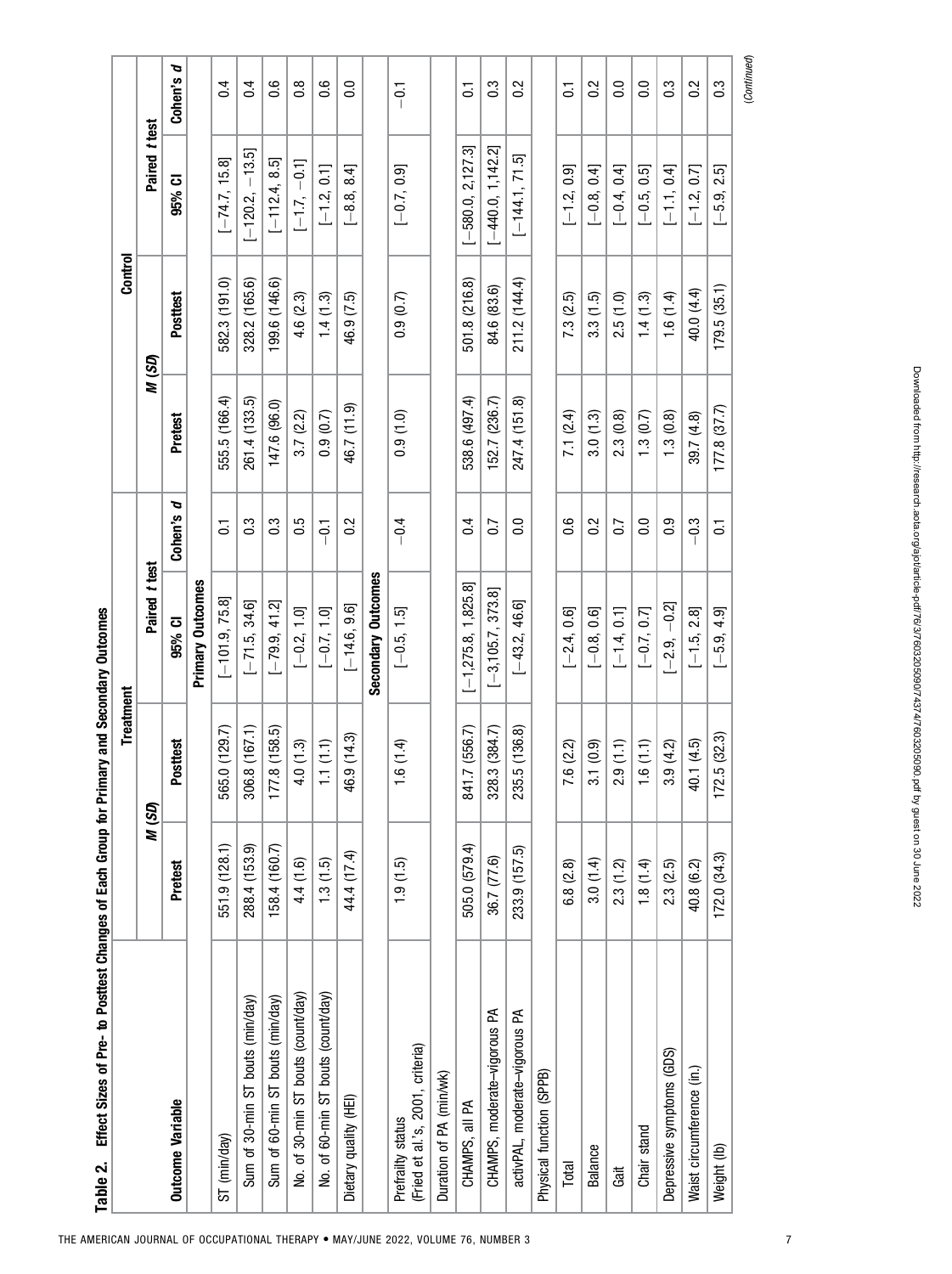| j             |  |
|---------------|--|
|               |  |
|               |  |
|               |  |
|               |  |
|               |  |
|               |  |
|               |  |
|               |  |
|               |  |
|               |  |
|               |  |
| $\frac{1}{2}$ |  |
|               |  |
|               |  |
|               |  |
|               |  |
|               |  |
|               |  |
|               |  |
|               |  |
|               |  |
|               |  |
|               |  |
|               |  |
|               |  |
|               |  |
|               |  |
|               |  |
|               |  |
|               |  |
|               |  |
|               |  |
|               |  |
|               |  |
|               |  |
|               |  |
|               |  |
|               |  |
|               |  |
|               |  |
|               |  |
|               |  |
|               |  |
| :             |  |
|               |  |
|               |  |
|               |  |
|               |  |
|               |  |
|               |  |
|               |  |
|               |  |
| $\bf{r}$      |  |
|               |  |
|               |  |
|               |  |
|               |  |
|               |  |
| i             |  |
| $\mathbf{S}$  |  |
|               |  |
|               |  |
| l             |  |
|               |  |
|               |  |
|               |  |
|               |  |
|               |  |

|                                                                                                                                                                                                               |             | Treatment        |                                      |                |             | Control         |               |                  |
|---------------------------------------------------------------------------------------------------------------------------------------------------------------------------------------------------------------|-------------|------------------|--------------------------------------|----------------|-------------|-----------------|---------------|------------------|
|                                                                                                                                                                                                               | M (SD)      |                  | Paired t test                        |                |             | M (SD)          | Paired t test |                  |
| <b>Outcome Variable</b>                                                                                                                                                                                       | Pretest     | Posttest         | 95% CI                               | Cohen's d      | Pretest     | <b>Posttest</b> | 95% CI        | Cohen's d        |
| Body mass index                                                                                                                                                                                               | 29.9 (5.5)  | 0.0(5.4)<br>ട്   | $[-1.0, 0.8]$                        | $\overline{0}$ | 30.8 (6.4)  | 30.6 (6.0)      | $[-1.6, 2.1]$ | $-0.1$           |
| Quality of life (WHOQOL-BREF)                                                                                                                                                                                 |             |                  |                                      |                |             |                 |               |                  |
| Physical                                                                                                                                                                                                      | 78.1 (18.5) | 78.6 (16.6)      | $[-8.0, 7.1]$                        | $\overline{a}$ | 72.7 (12.5) | 73.1 (15.8)     | $[-7.1, 6.4]$ | $\overline{0}$ . |
| Psychological                                                                                                                                                                                                 | 72.2(14.9)  | 74.1 (20.0)      | $[-12.2, 8.5]$                       | $\overline{c}$ | 83.3 (8.9)  | 81.1 (8.2)      | $[-1.6, 6.1]$ | $-0.4$           |
| Social Relationships                                                                                                                                                                                          | 63.9 (15.6) | 63.9 (22.1)      | $[-12.0, 12.0]$                      | 0.0            | 82.6 (8.7)  | 73.5(14.4)      | [2.3, 15.9]   | $-0.9$           |
| Environment                                                                                                                                                                                                   | 73.6 (19.1) | 72.6 (23.8)      | $[-6.6, 8.6]$                        | $-0.1$         | 79.8 (11.6) | 83.0 (9.9)      | $[-8.3, 2.0]$ | 0.4              |
| COPM $(n = 6)^a$                                                                                                                                                                                              |             |                  |                                      |                |             |                 |               |                  |
| Performance                                                                                                                                                                                                   | 4.6 (2.0)   | .3(2.3)<br>ιó.   | [0.1, 1.0]                           | $\frac{0}{1}$  |             |                 |               |                  |
| Satisfaction                                                                                                                                                                                                  | 3.6(2.4)    | 5.7(2.8)         | [0.5, 2.9]                           | $\frac{2}{1}$  |             |                 |               |                  |
|                                                                                                                                                                                                               |             |                  | <b>Mechanisms of Behavior Change</b> |                |             |                 |               |                  |
| ெ<br>SRBAI $(n =$                                                                                                                                                                                             |             |                  |                                      |                |             |                 |               |                  |
| 89)<br>Total $(W =$                                                                                                                                                                                           | 1.86 (0.87) | 69 (1.24)<br>4.  | [1.2, 3.0]                           | <u>ი</u>       |             |                 |               |                  |
| $= 12$<br>Week 3 $(n'$                                                                                                                                                                                        | 1.94 (0.88) | 06 (1.33)<br>4.  | [2.4, 4.0]                           | 2.6            |             |                 |               |                  |
| $\overline{12}$<br>$\label{eq:1} \ \hspace{1mm}$<br>Week 4 $(n'$                                                                                                                                              | 1.44(0.59)  | .67(1.10)<br>4.  | [2.2, 3.2]                           | 3.2            |             |                 |               |                  |
| $= 12$<br>Week $6(n'$                                                                                                                                                                                         | 1.90(0.83)  | .60(0.66)<br>4.  | [2.1, 3.6]                           | 2.6            |             |                 |               |                  |
| $= 10$<br>Week 7 $(n'$                                                                                                                                                                                        | 1.85(0.82)  | 70 (1.26)<br>4   | [2.3, 4.2]                           | 2.3            |             |                 |               |                  |
| $= 11$<br>Week $8(n'$                                                                                                                                                                                         | 1.25(0.39)  | .52(1.58)<br>4   | [1.5, 4.0]                           | $\frac{6}{1}$  |             |                 |               |                  |
| $= 10$<br>Week $9(n')$                                                                                                                                                                                        | 2.45 (1.30) | 20 (0.62)<br>ίo, | [1.6, 3.9]                           | $\frac{5}{1}$  |             |                 |               |                  |
| $= 12$<br>Week 10 (n'                                                                                                                                                                                         | 1.85 (0.82) | 60 (1.55)<br>4.  | [1.6, 4.4]                           | $\frac{5}{1}$  |             |                 |               |                  |
| Week 11 $(n' = 10)$                                                                                                                                                                                           | 2.33 (0.69) | 5.30(1.41)       | [1.2, 3.0]                           | 1.5            |             |                 |               |                  |
| Note. No habits were formed in Week 2, 5, or 12. CHAMPS = Community Healthy Activities Model Program for Seniors; Cl = confidence interval; COPM = Canadian Occupational Performance Measure; GDS = Geriatric |             |                  |                                      |                |             |                 |               |                  |

 Short Physical Performance Battery; physical activity; SPPB  $=$  Healthy Eating Index;  $n' =$  habit number (each number reflects the habit developed during each week of the intervention); PA World Health Organization Quality of Life, Short Form. sedentary time; WHOQOL–BREF Self-Report Behavioral Automaticity Index; ST <sup>a</sup>Treatment group only. aTreatment group only. Depression Scale; HEI SRBAI

Downloaded from http://research.aota.org/ajot/article-pdf/7603205090/74374/7603205090.pdf by guest on 30 June 2022 Downloaded from http://research.aota.org/ajot/article-pdf/76/3/7603205090/74374/7603205090.pdf by guest on 30 June 2022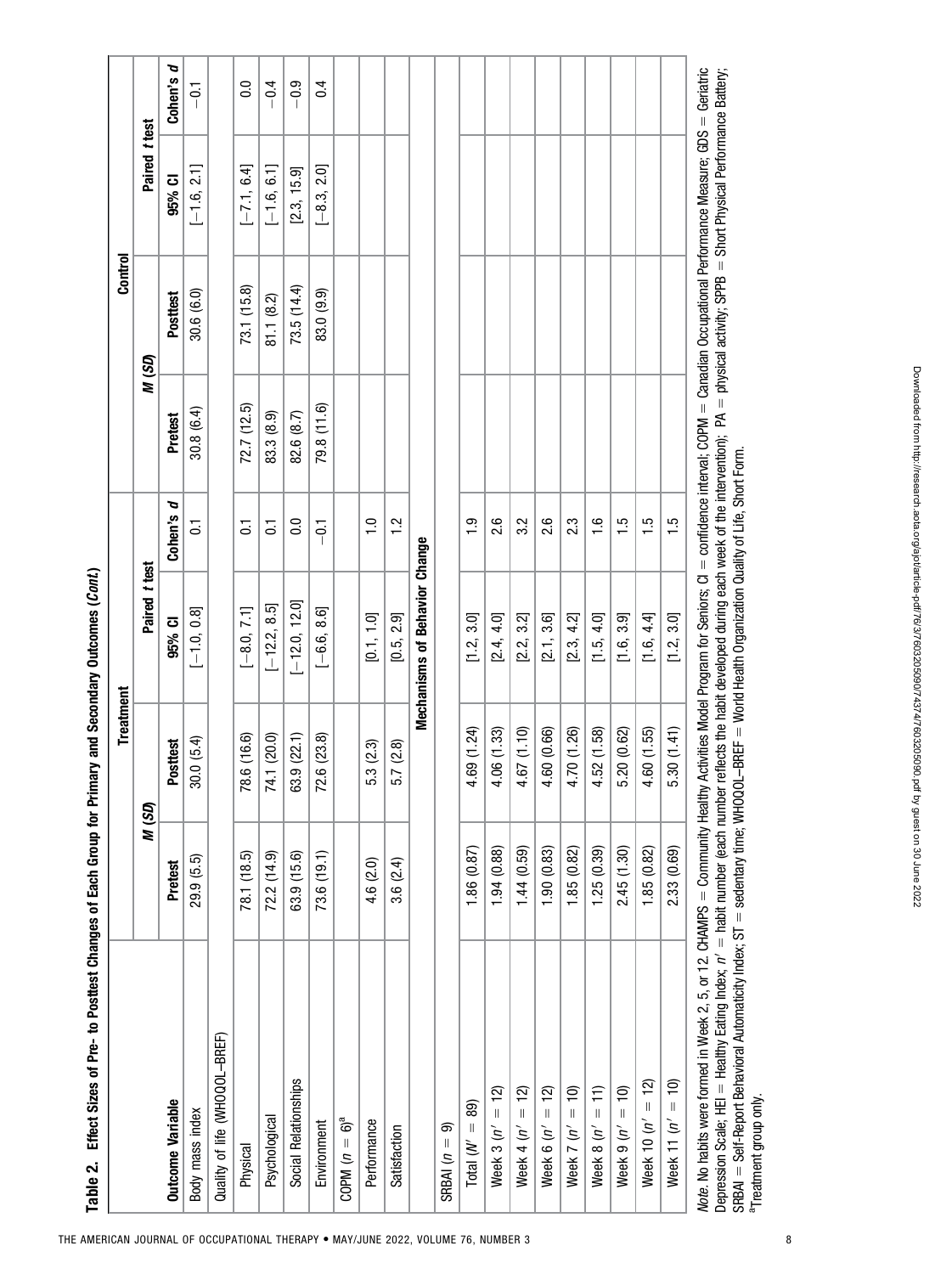# Mechanisms of Behavior Change

Treatment group participants demonstrated total and weekly SRBAI scores with moderate to large effect sizes (see [Table 2](#page-6-0)).

# **Discussion**

We evaluated the feasibility of a 12-wk occupational therapist–delivered frailty prevention program. Our data suggest that the program was feasible to implement and acceptable to participants. It is notable that we experienced high retention rates despite the 12-wk length of treatment. We attribute the high retention rates, in part, to our decision to offer home-based treatment. Because many experienced transportation barriers, offering in-home treatment likely reduced a considerable barrier to intervention participation. Although our control condition retention rates were also high, the acceptability score was below our targeted threshold. Control condition participants received weekly contact, but they received a much smaller dose, and the interactions were over the phone. These data suggest that our control condition was not designed to sufficiently control for differences in attention; a future study should better mirror the processes and structures of the treatment condition and include weekly in-person visits of a more similar duration for control condition participants.

We found that the interventionist initially struggled with constructing habit plans according to the protocol despite demonstrating the ability to do so during mock sessions before intervention delivery. Our protocol specified that habit plans must be based on discrete behaviors that are linked to a well-defined and recurring situational cue (e.g., "When I pack my lunch for work, I will include one rice cake instead of a chocolate brownie"). We found that our interventionist initially defaulted to documenting the habit plan more similarly to how one might document a clinical goal (e.g., "participant will eat a rice cake 5 days per week") or occasionally helped a participant develop a habit of not doing something (the absence of action cannot be a habit). Our experience suggests the need for more robust training and ongoing fidelity checks in a larger trial to reduce protocol drift because therapists might default to their own goal-writing habits.

Although the goal of the study was not to assess efficacy, and although our sample size does not allow for meaningful inferences about efficacy, trends in our data are largely in the expected direction. A notable exception to this trend is our result that ST increased in both groups. The trial ran from September 2019 to February 2020 and thus ran through the holiday season, which was not ideal. People are less active during the winter months, especially older adults, and especially in colder climates such as where the study was located [\(Chan & Ryan, 2009](#page-9-0)). For example, one study conducted among 580 middle-age adults found that winter weather accounted for a reduction in PA by 51

min per day in women and 16 min per day in men [\(Matthews et al., 2001](#page-10-0)). Considering the timing of our trial, the treatment may have had a protective effect by reducing the degree of increase in ST among treatment group participants.

In addition, because growing evidence suggests that the number and length of ST bouts may be more important to frailty prevention than total ST ([Kehler](#page-9-0) [& Theou, 2019](#page-9-0)), the reductions in the number of 30 and 60-min ST bouts in the treatment group are encouraging. The timing of the trial may also partially explain the less than anticipated change in HEI scores. It is possible that the mean change of only 2.5 points reflects the fact that although participants developed some healthy dietary habits, those efforts may have been overshadowed by high levels of holiday food consumption. Lastly, our data show large standard deviations among activPAL- and CHAMPS-measured MVPA outcomes. These findings could be explained by variable activity levels naturally occurring among our small sample and the presence of three outliers. A subsequent, larger sample trial is needed to better understand potential treatment effects.

# Limitations

Our study has several limitations. Our small sample was wholly composed of African-Americans recruited from a university research registry. Although registry members have no obligation to participate in research, the fact that they belong to the registry could indicate that they are different in important ways (e.g., motivation to change habits) from the general population. Because of our small and unique sample, our data should be interpreted with caution. We believe, however, that our data suggest the promise of a homebased, occupational therapist–delivered frailty prevention program.

# Implications for Occupational Therapy Practice

Our results suggest that it is feasible to deliver homebased intervention to attenuate frailty. Researchers and practitioners can contribute further to efforts to reduce frailty by

- Becoming familiar with frailty and frailty screening measures and integrating these measures into research or clinical practice to identify at-risk older adults and to evaluate their response to interventions.
- Informing older adults who are prefrail of the risks associated with frailty and the potential benefits of adopting frailty-protective behaviors.

# **Conclusion**

Our study suggests that a 12-wk occupational therapist–delivered frailty prevention program was feasible to deliver in the home setting and acceptable to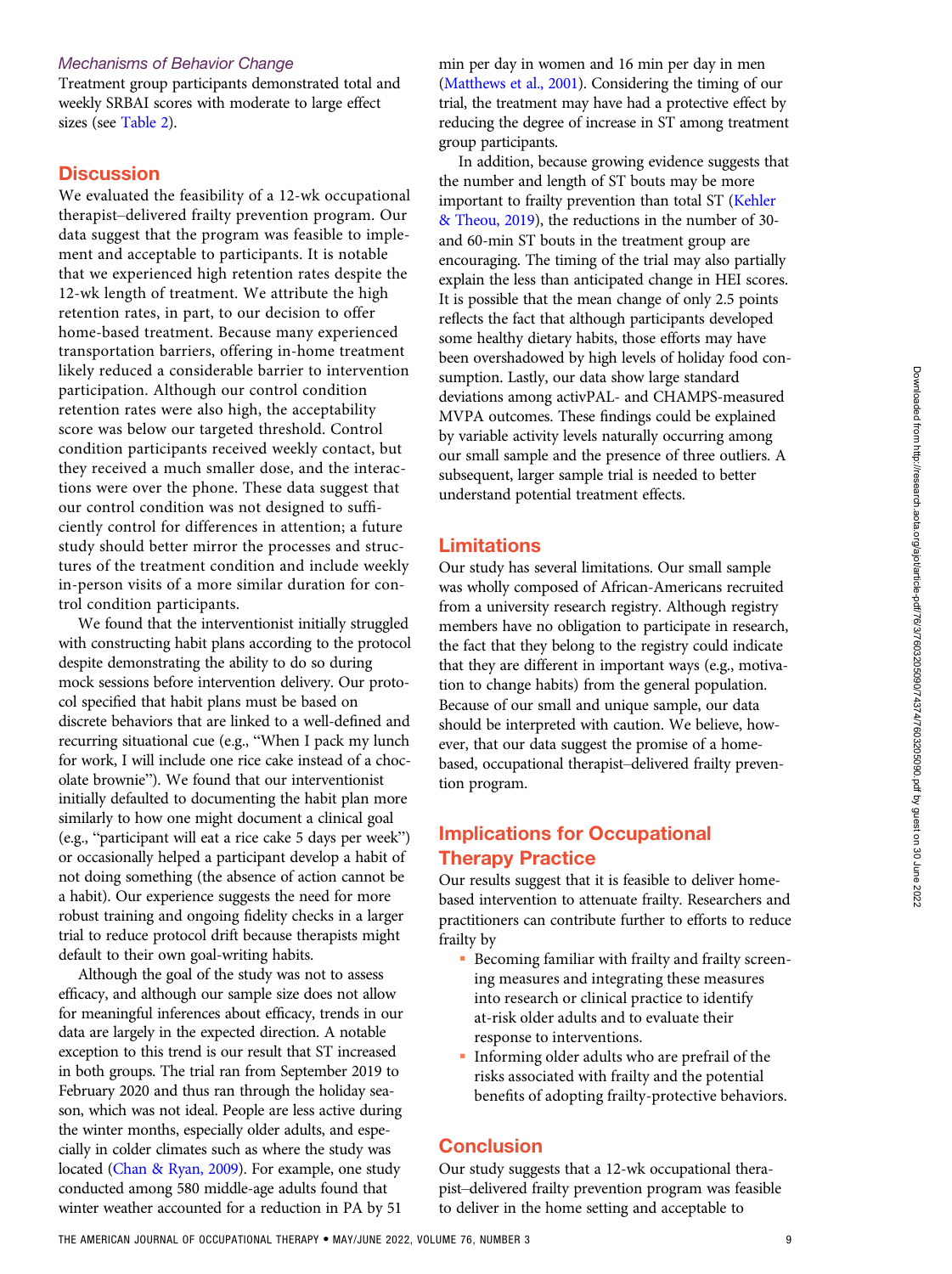<span id="page-9-0"></span>participants. Although a trial with a larger sample is needed to better understand potential treatment effects, our data suggest that a habit formation approach could be used to promote health and maintain function among prefrail older adults living in lowresource settings.  $\mathbf{\hat{a}}$ 

# Acknowledgments

This work was supported by the Michigan Health Endowment Fund (Grant R-1707-141644).

# **References**

- Apostolo, J., Cooke, R., Bobrowicz-Campos, E., Santana, S., Marcucci, M., Cano, A., . . . Holland, C. (2018). Effectiveness of interventions to prevent pre-frailty and frailty progression in older adults: A systematic review. JBI Database of Systematic Reviews and Implementation Reports, 16, 140–232. [https://doi.org/10.11124/](https://doi.org/10.11124/JBISRIR-2017-003382) [JBISRIR-2017-003382](https://doi.org/10.11124/JBISRIR-2017-003382)
- Attkisson, C. C., & Zwick, R., (1982). The Client Satisfaction Questionnaire: Psychometric properties and correlations with service utilization and psychotherapy outcome. Evaluation and Program Planning, 5, 233–237. [https://doi.org/10.1016/0149-7189\(82\)90074-X](https://doi.org/10.1016/0149-7189(82)90074-X)
- Bandeen-Roche, K., Seplaki, C. L., Huang, J., Buta, B., Kalyani, R. R., Varadhan, R., . . . Kasper, J. D. (2015). Frailty in older adults: A nationally representative profile in the United States. Journals of Gerontology, Series A: Biological Sciences and Medical Sciences, 70, 1427–1434. <https://doi.org/10.1093/gerona/glv133>
- Bandura, A. (2004). Health promotion by social cognitive means. Health Education and Behavior, 31, 143–164. [https://doi.org/10.1177/](https://doi.org/10.1177/1090198104263660) [1090198104263660](https://doi.org/10.1177/1090198104263660)
- Bergman, H., Ferrucci, L., Guralnik, J., Hogan, D. B., Hummel, S., Karunananthan, S., & Wolfson, C. (2007). Frailty: An emerging research and clinical paradigm—Issues and controversies. Journals of Gerontology, Series A: Biological Sciences and Medical Sciences, 62, 731–737. <https://doi.org/10.1093/gerona/62.7.731>
- Chan, C. B., & Ryan, D. A. (2009). Assessing the effects of weather conditions on physical activity participation using objective measures. International Journal of Environmental Research and Public Health, 6, 2639–2654. <https://doi.org/10.3390/ijerph6102639>
- Eldridge, S. M., Chan, C. L., Campbell, M. J., Bond, C. M., Hopewell, S., Thabane, L., & Lancaster, G. A.; PAFS Consensus Group. (2016). CONSORT 2010 statement: Extension to randomised pilot and feasibility trials. Pilot and Feasibility Studies, 2, 64. [https://doi.org/](https://doi.org/10.1186/s40814-016-0105-8) [10.1186/s40814-016-0105-8](https://doi.org/10.1186/s40814-016-0105-8)
- Fried, L. P., Tangen, C. M., Walston, J., Newman, A. B., Hirsch, C., Gottdiener, J., . . . McBurnie, M. A.; Cardiovascular Health Study Collaborative Research Group. (2001). Frailty in older adults: Evidence for a phenotype. Journals of Gerontology, Series A: Biological Sciences and Medical Sciences, 56, M146–M157. [https://doi.org/](https://doi.org/10.1093/gerona/56.3.M146) [10.1093/gerona/56.3.M146](https://doi.org/10.1093/gerona/56.3.M146)
- Fritz, C. O., Morris, P. E., & Richler, J. J. (2012). Effect size estimates: Current use, calculations, and interpretation. Journal of Experimental Psychology: General, 141, 2–18. <https://doi.org/10.1037/a0024338>
- Fritz, H., & Cutchin, M. P. (2016). Integrating the science of habit: Opportunities for occupational therapy. OTJR: Occupation, Participation and Health, 36, 92–98. [https://doi.org/10.1177/](https://doi.org/10.1177/1539449216643307) [1539449216643307](https://doi.org/10.1177/1539449216643307)
- Fritz, H., Hu, Y.-L., Gahman, K., Almacen, C., & Ottolini, J. (2020). Intervention to modify habits: A scoping review. OTJR: Occupation, Participation and Health, 40, 99–112. [https://doi.org/10.1177/](https://doi.org/10.1177/1539449219876877) [1539449219876877](https://doi.org/10.1177/1539449219876877)
- Fritz, H., Hu, Y.-L., Tarraf, W., & Patel, P. (2020). Feasibility of a habit formation intervention to delay frailty progression among older African Americans: A pilot study. Gerontologist, 60, 1353–1363. <https://doi.org/10.1093/geront/gnz143>
- Fritz, H., Seidarabi, S., Barbour, R., & Vonbehren, A. (2019). Occupational therapy intervention to improve outcomes among frail older adults: A scoping review. American Journal of Occupational Therapy, 73, 7303205130. <https://doi.org/10.5014/ajot.2019.030585>
- Gardner, B., Abraham, C., Lally, P., & de Bruijn, G. J. (2012). Towards parsimony in habit measurement: Testing the convergent and predictive validity of an automaticity subscale of the Self-Report Habit Index. International Journal of Behavioral Nutrition and Physical Activity, 9, 102. [https://doi.org/10.1186/](https://doi.org/10.1186/1479-5868-9-102) [1479-5868-9-102](https://doi.org/10.1186/1479-5868-9-102)
- Guralnik, J. M., Simonsick, E. M., Ferrucci, L., Glynn, R. J., Berkman, L. F., Blazer, D. G., . . . Wallace, R. B. (1994). A short physical performance battery assessing lower extremity function: Association with self-reported disability and prediction of mortality and nursing home admission. Journal of Gerontology, 49, M85–M94. [https://doi.](https://doi.org/10.1093/geronj/49.2.M85) [org/10.1093/geronj/49.2.M85](https://doi.org/10.1093/geronj/49.2.M85)
- Harris, P. A., Taylor, R., Thielke, R., Payne, J., Gonzalez, N., & Conde, J. G. (2009). Research electronic data capture (REDCap)—A metadata-driven methodology and workflow process for providing translational research informatics support. Journal of Biomedical Informatics, 42, 377–381. <https://doi.org/10.1016/j.jbi.2008.08.010>
- Hengeveld, L. M., Wijnhoven, H. A. H., Olthof, M. R., Brouwer, I. A., Simonsick, E. M., Kritchevsky, S. B., . . . Visser, M. (2019). Prospective associations of diet quality with incident frailty in older adults: The Health, Aging, and Body Composition Study. Journal of the American Geriatrics Society, 67, 1835–1842. [https://doi.org/](https://doi.org/10.1111/jgs.16011) [10.1111/jgs.16011](https://doi.org/10.1111/jgs.16011)
- Hirsch, C., Anderson, M. L., Newman, A., Kop, W., Jackson, S., Gottdiener, J., . . . Fried, L. P.; Cardiovascular Health Study Research Group. (2006). The association of race with frailty: The Cardiovascular Health Study. Annals of Epidemiology, 16, 545–553. [https://doi.org/](https://doi.org/10.1016/j.annepidem.2005.10.003) [10.1016/j.annepidem.2005.10.003](https://doi.org/10.1016/j.annepidem.2005.10.003)
- Kehler, D. S., Hay, J. L., Stammers, A. N., Hamm, N. C., Kimber, D. E., Schultz, A. S. H., . . . Duhamel, T. A. (2018). A systematic review of the association between sedentary behaviors with frailty. Experimental Gerontology, 114, 1–12. <https://doi.org/10.1016/j.exger.2018.10.010>
- Kehler, D. S., & Theou, O. (2019). The impact of physical activity and sedentary behaviors on frailty levels. Mechanisms of Ageing and Development, 180, 29–41. <https://doi.org/10.1016/j.mad.2019.03.004>
- Kieffer, K. M., & Reese, R. J. (2002). A reliability generalization study of the Geriatric Depression Scale. Educational and Psychological Measurement, 62, 969–994. [https://doi.org/10.1177/](https://doi.org/10.1177/0013164402238085) [0013164402238085](https://doi.org/10.1177/0013164402238085)
- Law, M., Baptiste, S., Carswell, A., McColl, M. A., Polatajko, H., & Pollock, N. (2014). Canadian Occupational Performance Measure (5th ed.). CAOT Publications.
- Lyden, K., Keadle, S. K., Staudenmayer, J., & Freedson, P. S. (2017). The activPAL™ accurately classifies activity intensity categories in healthy adults. Medicine and Science in Sports and Exercise, 49, 1022–1028. <https://doi.org/10.1249/MSS.0000000000001177>
- Ma, Y., Olendzki, B. C., Pagoto, S. L., Hurley, T. G., Magner, R. P., Ockene, I. S., . . . Hébert, J. R. (2009). Number of 24-hour diet recalls needed to estimate energy intake. Annals of Epidemiology, 19, 553–559. <https://doi.org/10.1016/j.annepidem.2009.04.010>
- Matthews, C. E., Freedson, P. S., Hebert, J. R., Stanek, E. J., 3rd, Merriam, P. A., Rosal, M. C., . . . Ockene, I. S. (2001). Seasonal variation in household, occupational, and leisure time physical activity: Longitudinal analyses from the Seasonal Variation of Blood Cholesterol Study. American Journal of Epidemiology, 153, 172–183. <https://doi.org/10.1093/aje/153.2.172>